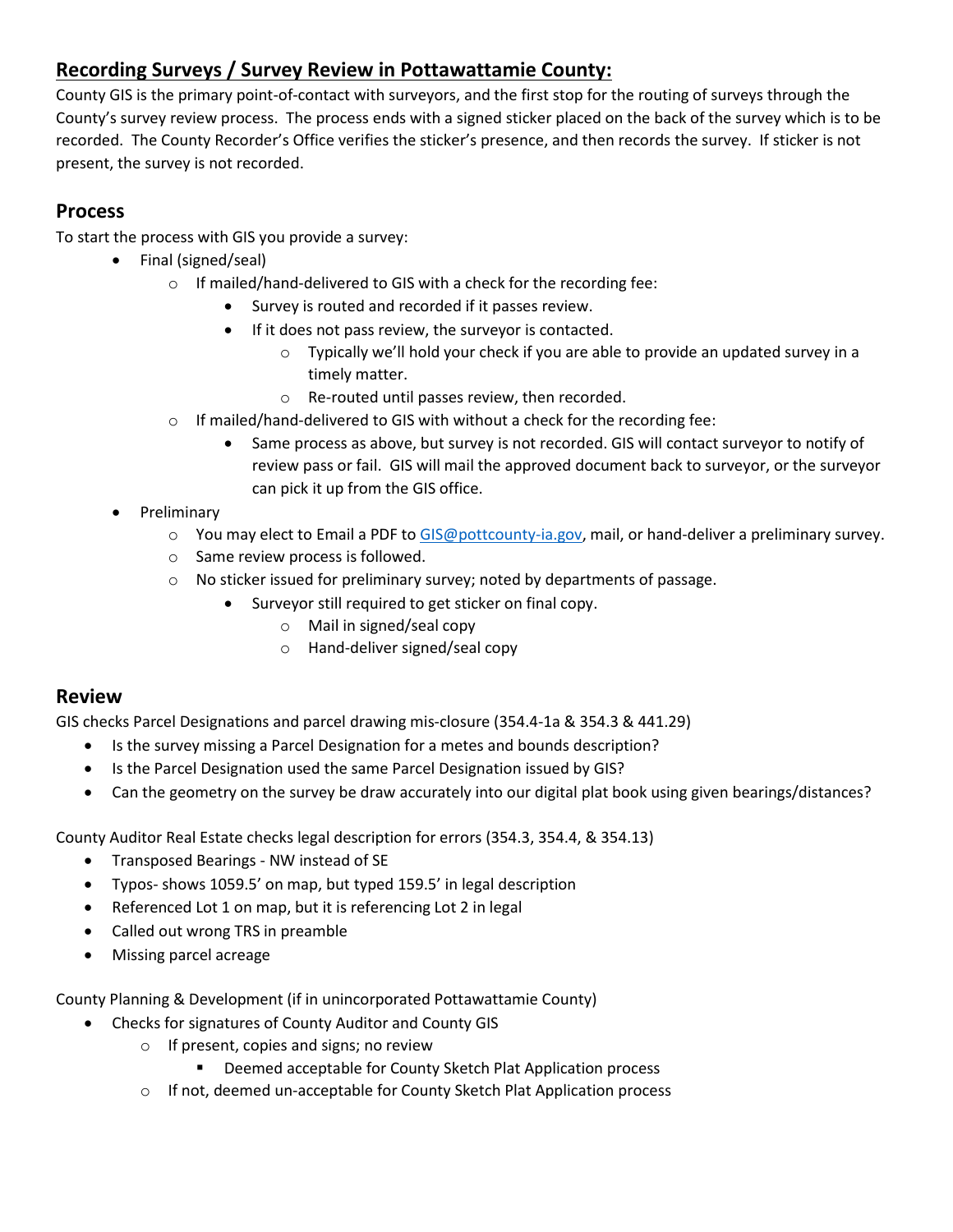# **FAQ:**

How long does the review process take?

• In most cases the review time is about 1 day. Some are done within hours, others take longer depending on many factors.

Does this review serve as approval of split, combine, property line adjustment, etc?

 No. This review of the survey ensures the division is not rejected due to inaccuracies or deficiencies on the survey itself. It prevents negative cascading issues with deeds, application packets, survey-dependent documents, or other transfer-related items being recorded. It does not indicate in any way that the presiding jurisdiction is allowing the division to happen.

I have a client who wants to split off a piece of their lot in town X, who do I need to talk to about approval?

City X City Clerk, CB Community Development, or if not in a city limit, County Planning.

I'm surveying off this piece here, does the remainder need surveyed?

- Does jurisdictional (City or County) ordinance require remainder survey based on previous splits or aliquot part status? You need to check with City Clerk/CB ComDev/County Planning to get this answer first.
	- **If Yes, then Yes**
	- If No, then check with County Auditor Real Estate (354.4-1)

When do I need a Parcel Designation (Parcel Letter)?

- Does my legal description use Metes and Bounds?
	- o Yes (continuing 15-22-16-NW 156.5' thence…).
		- Is my survey an Acquisition Plat for ROW purposes?
			- Yes
				- o No
			- $\bullet$  No
				- o Yes. Contact GIS for Parcel Designation
				- o Add designation to map and description
				- o GIS verify Parcel Designation at time of review
	- o No (West 10' of Lot 7, Petersen Sub)
		- No

Why did my survey not pass review?

 Usually the review identifies a very specific item(s) to correct. There are exceptions as can be the case for survey closure. Often GIS can determine an "off" bearing or distance, but not in all cases. We do our best to ensure that we communicate what needs corrected for it to pass review.

Do you review Boundary Retracement Surveys?

Yes

Do you review Subdivision Plattings?

Yes

Do you review ALTA surveys or other Mortgage Exhibit surveys?

No